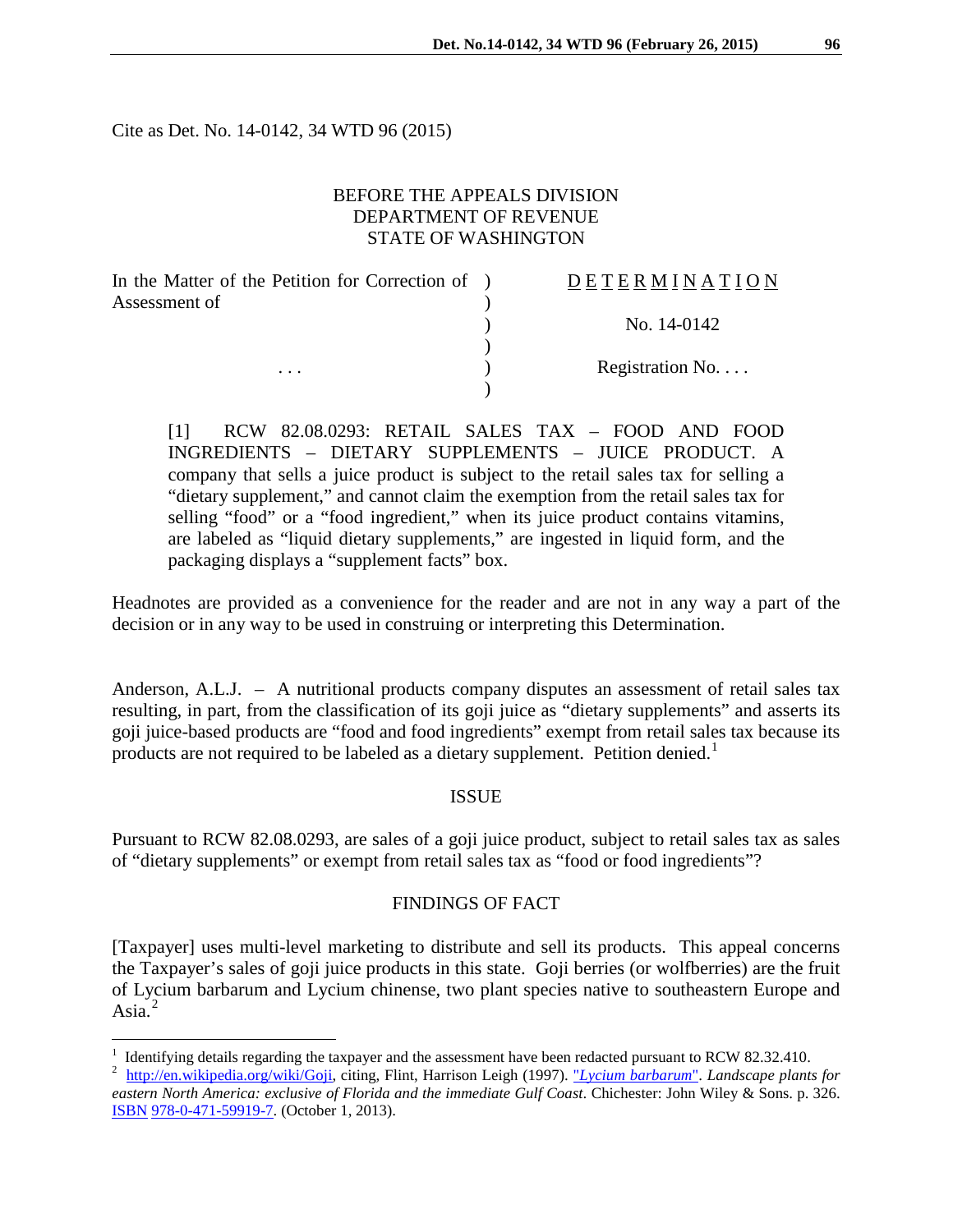Goji juices have been marketed by Taxpayer as "[t]he healthiest super juice on the planet . . ." and during the period at issue, Taxpayer sold two such goji juices: [Juice variety A] and [Juice variety B] (collectively, the "goji juices").<sup>[3](#page-1-0)</sup> [Juice Variety A] is Taxpayer's original goji juice and its ingredients are: "Proprietary [registered trademarked] Juice (reconstituted goji juice from fresh whole *Lycium barbarum* fruit), grape juice concentrate, pear juice concentrate, apple juice concentrate, pear puree and natural flavor, with sodium benzoate and potassium sorbate added to maintain freshness." [Juice Variety B] is the goji juice that Taxpayer sells today and its ingredients are: "Proprietary [registrered trademarked] Juice (reconstituted goji juice from fresh whole *Lycium barbarum* fruit utilizing our exclusive . . . Process\*), white grape juice concentrate, red grape juice concentrate, pomegranate juice concentrate, and natural flavor."

The labels on the goji juices identify them as a "Liquid Dietary Supplement" underneath the product name. Taxpayer sells the goji juices in one liter bottles for \$ $\ldots$  - \$ $\ldots$ . The serving size is listed as 1 fl. oz., and the recommended use is consumption of 1-4 fl. oz. daily. Each bottle's label contains the United States Food and Drug Administration's "supplement facts" box with the amount of calories, total carbohydrate, and sugar, per serving. The "supplement facts" box on [Juice Variety A] also contains the amount of Vitamin C and Potassium per serving. The "supplement facts" box on the [Juice Variety B] lists the amount of calories, total, carbohydrate, and sugar, per serving. There is no "nutrition facts" box on the goji juices' labels.

Audit reviewed Taxpayer's books and records from January 1, 2007 through June 30, 2011 (the "Audit Period") and determined the goji juices were not "food or food ingredients" and were "dietary supplements" subject to retail sales tax. On March 29, 2013, Audit issued an assessment against Taxpayer in the amount of \$. . . consisting of \$. . . of retail sales tax, \$. . . in retailing business and occupation ("B&O") tax, a \$... credit for paid wholesaling B&O tax, \$... in interest, and \$. . . in 5% assessment penalty.

Taxpayer appeals the assessment of retail sales tax and asserts that the goji juices do not meet a single statutory element of "dietary supplement", let alone, all three, which are required for a product to be excluded from the definition of "food and food ingredients." RCW 82.08.0293. It asserts that no vitamins or minerals are added as separate ingredients, it represents the goji juices as conventional foods, and it is not required to label its goji juices as a dietary supplement and it includes a "supplement facts" box for marketing purposes.

### ANALYSIS

Washington assesses a retail sales tax on the selling price of tangible personal property in each retail sale. RCW 82.08.020(1). However, the retail sales tax does not apply to sales of "food and food ingredients." RCW 82.08.0293(1). "Food and food ingredients" is a broadly defined statutory term and means ". . . substances, whether in liquid, concentrated, solid, frozen, dried, or dehydrated form, that are sold for ingestion or chewing by humans and are consumed for their taste or nutritional value." *Id.*

 $\overline{a}$ 

<span id="page-1-0"></span> $3$ [Taxpayer website:] (April 8, 2014)...

<span id="page-1-1"></span><sup>&</sup>lt;sup>4</sup> [Taxpayer website:] "Retail Price" listed as \$. . . and "Your Price" listed as \$. . . (April 8, 2014).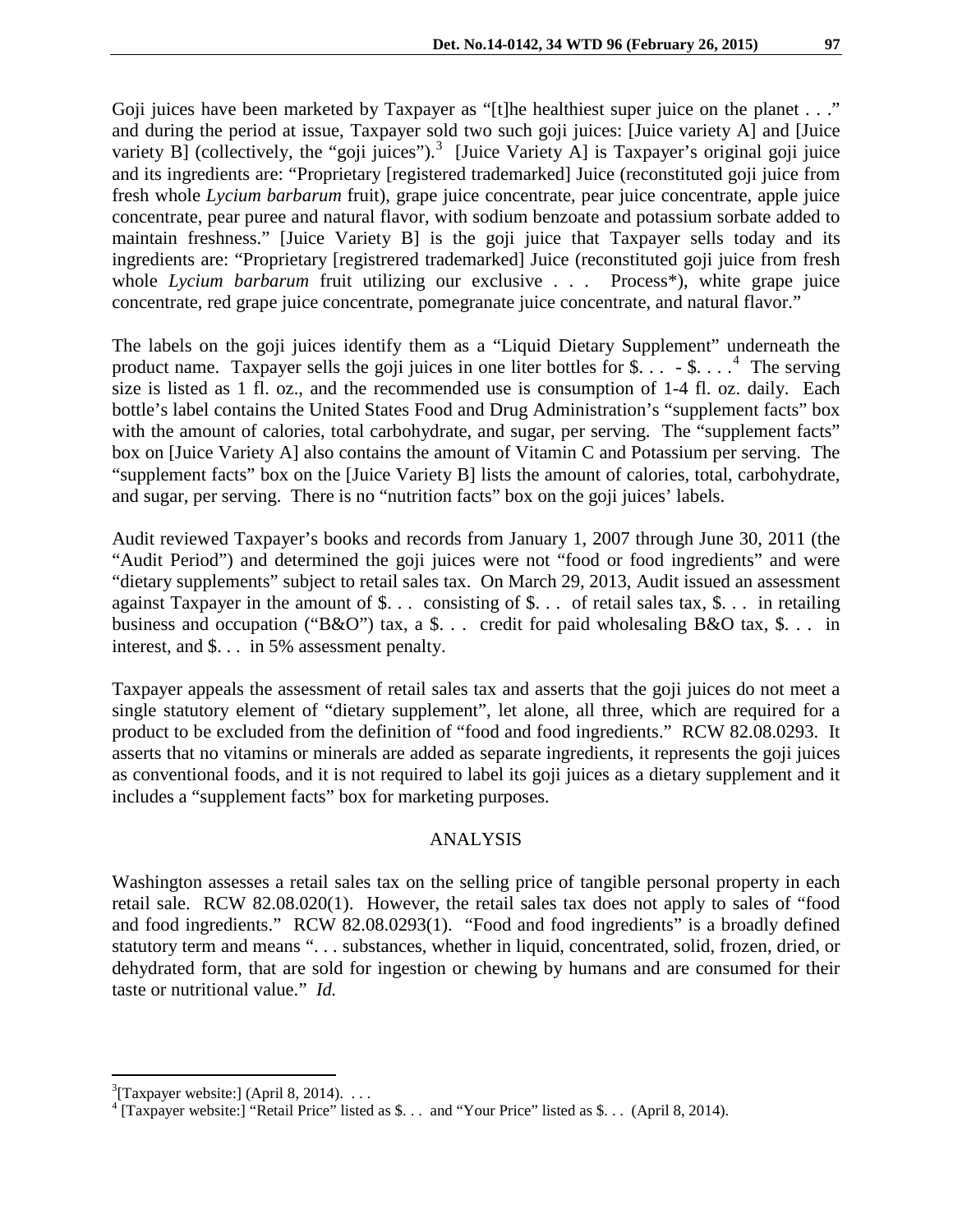Several substances are excluded from the definition of "food and food ingredients," and, as relevant here, one such exclusion is for a "dietary supplement." RCW 82.08.0293(2). "Dietary supplement" is statutorily defined as follows:

(a) "Dietary supplement" means any product, other than tobacco, intended to supplement the diet that:

(i) Contains one or more of the following dietary ingredients:

(A) A vitamin;

(B) A mineral;

(C) An herb or other botanical;

(D) An amino acid;

(E) A dietary substance for use by humans to supplement the diet by increasing the total dietary intake; or

(F) A concentrate, metabolite, constituent, extract, or combination of any ingredient described in this subsection;

(ii) Is intended for ingestion in tablet, capsule, powder, softgel, gelcap, or liquid form, or if not intended for ingestion in such form, is not represented as conventional food and is not represented for use as a sole item of a meal or of the diet; and

(iii) Is required to be labeled as a dietary supplement, identifiable by the "supplement facts" box found on the label as required pursuant to 21 C.F.R. Sec. 101.36, as amended or renumbered as of January 1, 2003.

RCW 82.08.0293(2). In order to be a dietary supplement, a substance intended to supplement the diet must meet all three statutory criteria. *Id*. We conclude that the goji juices satisfy the criteria and are a dietary supplement for the following reasons.

## "Contains one or more of the following dietary ingredients . . ."

 $\overline{a}$ 

RCW 82.08.0293(2)(a)(i) requires a product to "Contain one or more of the following dietary ingredients: (A) A vitamin; (B) A mineral; (C) An herb or other botanical; ...." In the present case, Audit found the labels on the goji juice state that they contain the following dietary ingredients: Vitamin C (or Ascorbic Acid) (a vitamin) and Potassium (a mineral). Taxpayer does not dispute this. However, Taxpayer asserts the goji juices ". . . do not contain vitamins, minerals, herbs, or other botanicals as ingredients; rather, as clearly reflected on the label, they are '100% juice' products whose only ingredients are fruit juices, natural flavorings, and preservatives."

Taxpayer's argument ignores the plain language of the statute. When interpreting a statute, we look first to its plain language. *Homestreet, Inc. v. Dep't of Revenue,* 166 Wn.2d 444, 451 (2009). If the plain language is subject to only one interpretation, our inquiry ends because the plain language does not require construction. *Id.* We find that RCW 82.08.0293(2)(a)(i) is subject to only one interpretation and does not require construction. The plain language of the statute requires only that the product contain one or more of the listed and defined dietary ingredients.<sup>[5](#page-2-0)</sup> There is nothing in the statute that requires the dietary ingredients to be separately added as ingredients of the supplement.<sup>[6](#page-2-1)</sup>

<span id="page-2-1"></span><span id="page-2-0"></span><sup>&</sup>lt;sup>5</sup> The Dietary Supplement Health and Education Act of 1994 contains a definition of "dietary supplement" at 21 U.S.C. §321(ff) and sets forth a first element at 21 U.S.C. §321(ff)(1) that is nearly identical to that found at RCW  $82.08.0293(2)(a)(i)$ . We note, the U.S. Food and Drug Administration's interpretation of this element is consistent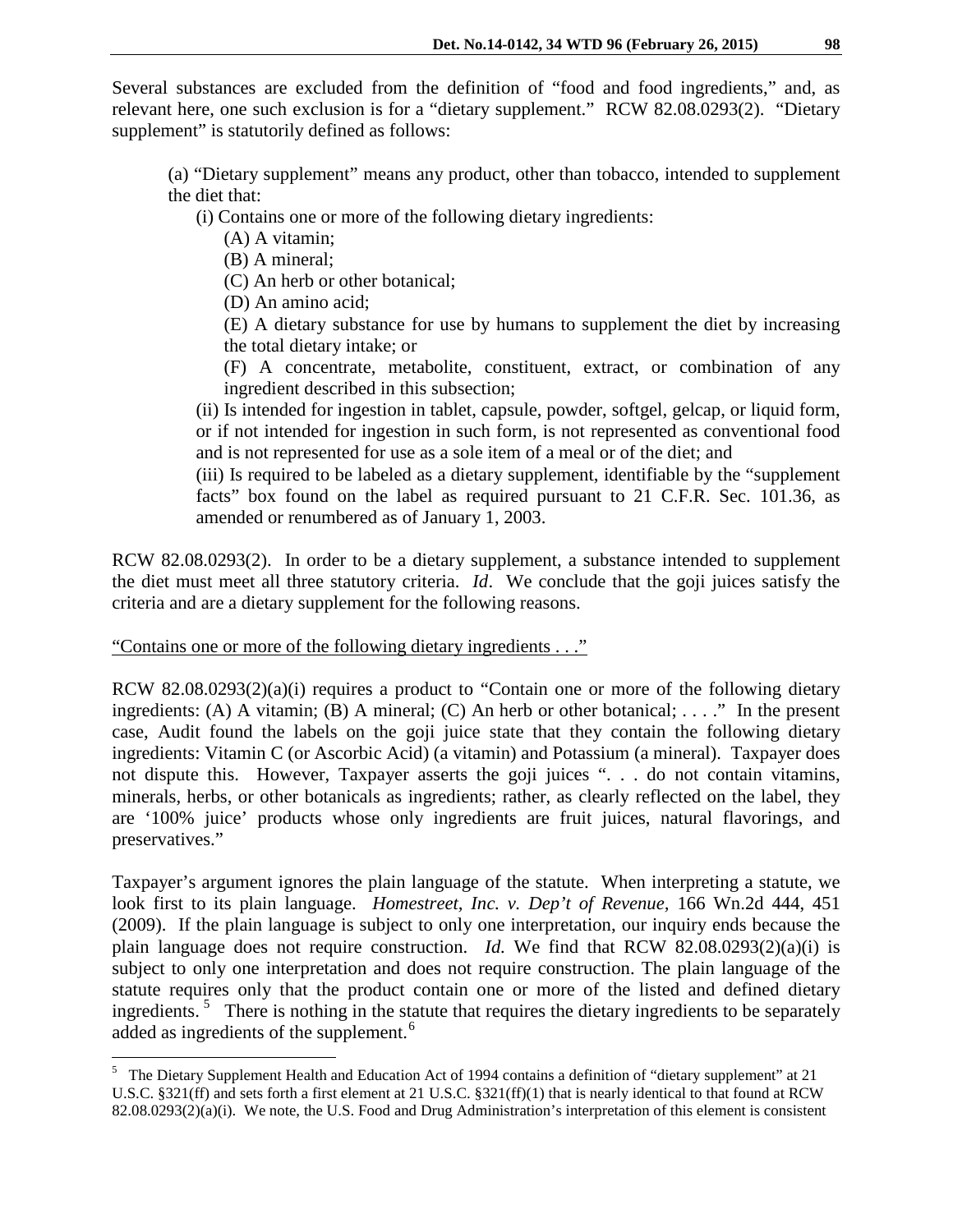Taxpayer concedes that the goji juices contain the following dietary ingredients: a vitamin (Vitamin C) and a mineral (Potassium). Thus, the first element of being classified a "dietary supplement" is met.

### Ingestion Form

 $\overline{a}$ 

RCW 82.08.0293(2)(a)(ii) provides the second element of being classified a "dietary supplement" and states as follows:

(ii) Is intended for ingestion in tablet, capsule, powder, softgel, gelcap, or liquid form, or if not intended for ingestion in such form, is not represented as conventional food and is not represented for use as a sole item of a meal or of the diet;

The RCW 82.08.0293(2)(a)(ii) criteria is met if the product either: (1) "Is intended for ingestion in tablet, capsule, powder, softgel, gelcap, or liquid form," or (2) "[I]f not intended for ingestion in such form, is not represented as conventional food and is not represented for use as a sole item of a meal or of the diet", where "such form" refers to tablet, capsule, powder, softgel, gelcap, or liquid form. Thus, if a product is intended for ingestion in a tablet, capsule, powder, softgel, or liquid form, RCW 82.08.0293(2)(a)(ii) is met and it is not necessary to determine if the product is represented as a conventional food or the sole item of a meal or of the diet.

The goji juices are labeled as "liquid dietary supplements." There is no dispute that the juices are intended to be ingested in liquid form. Accordingly, we find that Taxpayer's goji juices are intended for ingestion in liquid form, and the second element of being classified a "dietary supplement" is met. RCW 82.08.0293(2)(a)(ii).

### Required to Have a Supplement Facts Box On Label

RCW 82.08.0293(2)(a)(iii) provides the third and final element of being classified a "dietary supplement" and states as follows:

(iii) Is required to be labeled as a dietary supplement, identifiable by the "supplement facts" box found on the label as required pursuant to 21 C.F.R. Sec. 101.36, as amended or renumbered as of January 1, 2003.

Audit determined that this requirement was met because the goji juice labels display a "supplement facts" box that contains the information required by 21 C.F.R. Sec. 101.36. Taxpayer argues that the goji juices are not required to be labeled as a "dietary supplement" asserting they do not meet the federal statutory definition of a "dietary supplement" and the "supplement facts" box is on its label for marketing purposes. Taxpayer does not contest that the "supplement facts" box on its label meets the requirements of 21 C.F.R. Sec. 101.36.

with our interpretation – the statutory language defines "dietary ingredients." See,

 $\frac{\text{http://www.fda.gov/food/dietarysupplements/qadietarysupplements/$ #must\_all (April 22, 2014).<br><sup>6</sup> Because we conclude that the goji juices contain vitamins and minerals, it is not necessary to determine whether the goji juices also contain botanical or other dietary ingredients.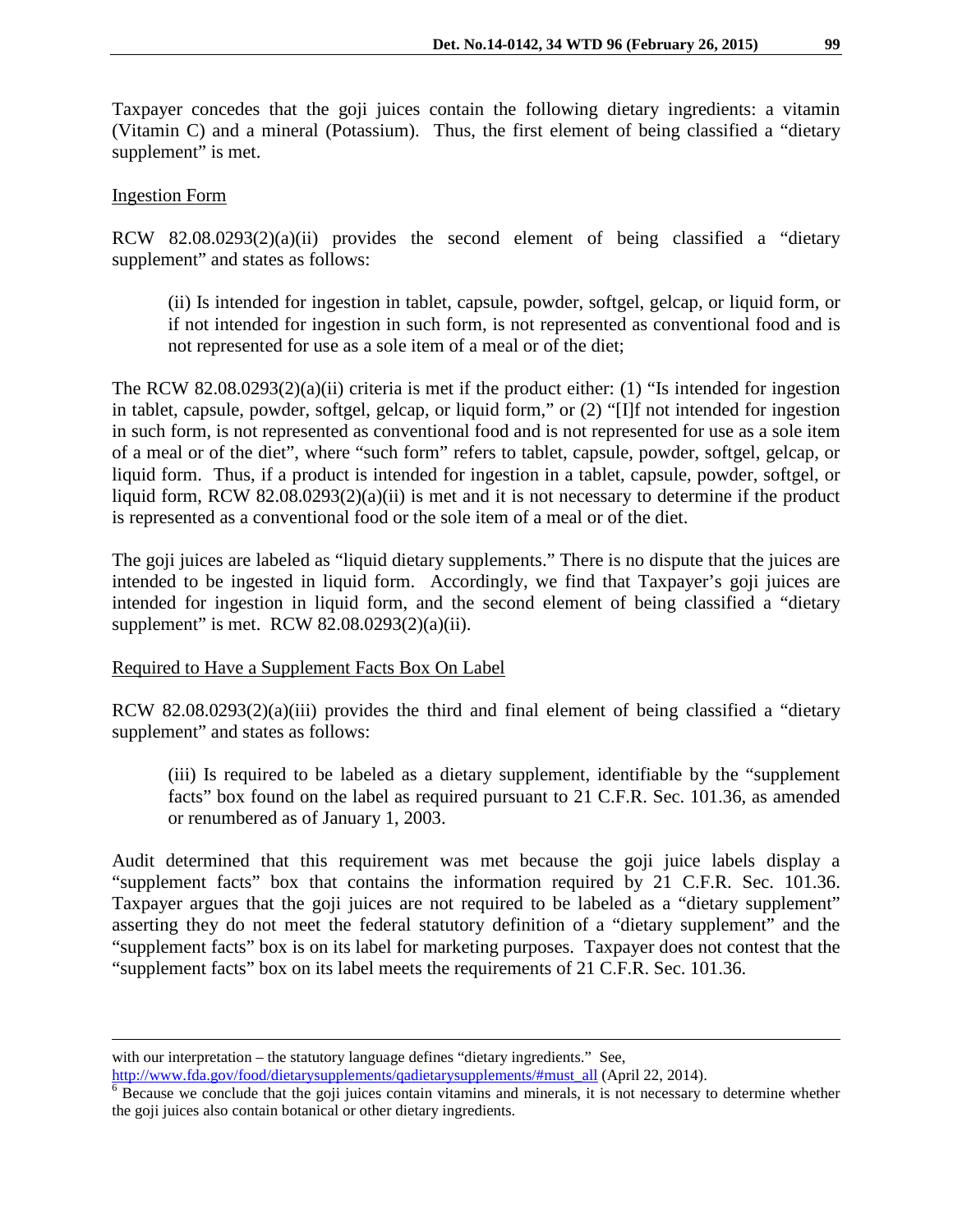We find that RCW 82.08.0293(2)(a)(iii) is subject to only one interpretation and does not require construction. The plain language of RCW  $82.08.0293(2)(a)(iii)$  is unambiguous: Whether a product is required to be labeled as a dietary supplement is to be identified/determined by referring to the product's label and seeing whether it displays a "supplement facts" box meeting the requirements of 21 C.F.R. Sec. 101.36. Once the "supplement facts" box is identified on the product's label, RCW  $82.08.0293(2)(a)(iii)$  concludes that the product "[i]s required to be labeled as a dietary supplement," and its criteria has been met.

The language of RCW 82.08.0293(2)(a)(iii) is from Appendix C – Library of Definitions, Part II – Product Definitions of Food and Food Products, of the Streamlined Sales and Use Tax Agreement Adopted November 12, 2002 and amended through October 30, 2013 ("SSUTA"). As such, this language has also been adopted by several other states that follow the SSUTA.<sup>[7](#page-4-0)</sup> Recently, the Minnesota Tax Court was asked to determine whether a powdered energy drink, containing vitamins and minerals, with a "supplement facts" box on its label, was a "dietary supplement" under Minnesota Statute § 297A.67, subd. 2(1)-(3). <sup>[8](#page-4-1)</sup> SlimGenics Minnesota, Inc., *f/k/a OGB, Inc., d/b/a SlimGenics Weight Control Centers, Appellant v. Commissioner of Revenue, Appellee,* Minnesota Tax Court, County of Hennepin, Regular Division, 8422-R (October 23, 2013). The Court adopted an interpretation similar to ours, looking to the objective factor of whether the label contains a "supplement facts" box on its label, in determining whether the powdered energy drinks were "required to be labeled as a dietary supplement" and stated as follows:

Our previous order, which we incorporate by reference, concluded that under the unambiguous language of Minn. Stat. § 297A.67, subd. 2(3), whether a product is required to be labeled as a dietary supplement is to be determined by referring to the product's label. Order (Apr. 21, 2013) at 7. In this case, SlimGenics labeled Thermo-Boost a dietary supplement between July 1, 2006, and December 31, 2009. We therefore conclude that between July 1, 2006, and December 31, 2009, Thermo-Boost satisfied the third prong of the statutory test of a dietary supplement subject to sales tax.

# *SlimGenics Minnesota, Inc., f/k/a OGB, Inc., d/b/a SlimGenics Weight Control Centers,* 8442-R at 12.

Further, Taxpayer has not provided evidence that the goji juices are conventional foods and required to be labeled as such. And, were we to look to Federal law, 21 U.S.C. § 321(ff)(2)(B) provides that beverages are conventional foods that may not be marketed as dietary supplements. *See* "Guidance for Industry, Distinguishing Liquid Dietary Supplements from Beverages," U.S.

 $\overline{a}$ 

<span id="page-4-1"></span><span id="page-4-0"></span> $<sup>7</sup>$  The following states have adopted the definition of "dietary supplement" contained in the SSUTA or a similar</sup> definition: Arkansas, Iowa, Georgia, Kansas, Louisiana, Michigan, Minnesota, Nebraska, New Jersey, North Carolina, North Dakota, Ohio, Rhode Island, Tennessee, Utah, Vermont, West Virginia, Wisconsin, and Wyoming.  $^8$  Minnesota Statute 297A.67, subd. 2, reads . . . For purposes of this subdivision, "dietary supplements" means any product, other than tobacco, intended to supplement the diet that: (1) contains one or more of the following dietary ingredients: (i) a vitamin; (ii) a mineral; (iii) an herb or other botanical; (iv) an amino acid; (v) a dietary substances for use by humans to supplement the diet by increasing the total dietary intake; and (vi) a concentrate, metabolite, constituent, extract, or combination of any ingredient described in items (i) to  $(v)$ ; (2) is intended for ingestion in tablet, capsule, powder, softgel, gelcap, or liquid form, or if not intended for ingestion in such form, is not represented as conventional food and is not represented for use as a sole item of a meal or of the diet; and (3) is required to be labeled as a dietary supplement, identifiable by the supplement facts box found on the label and as required pursuant to Code of Federal Regulations, title 21, section 101.36. (Emphasis added.)